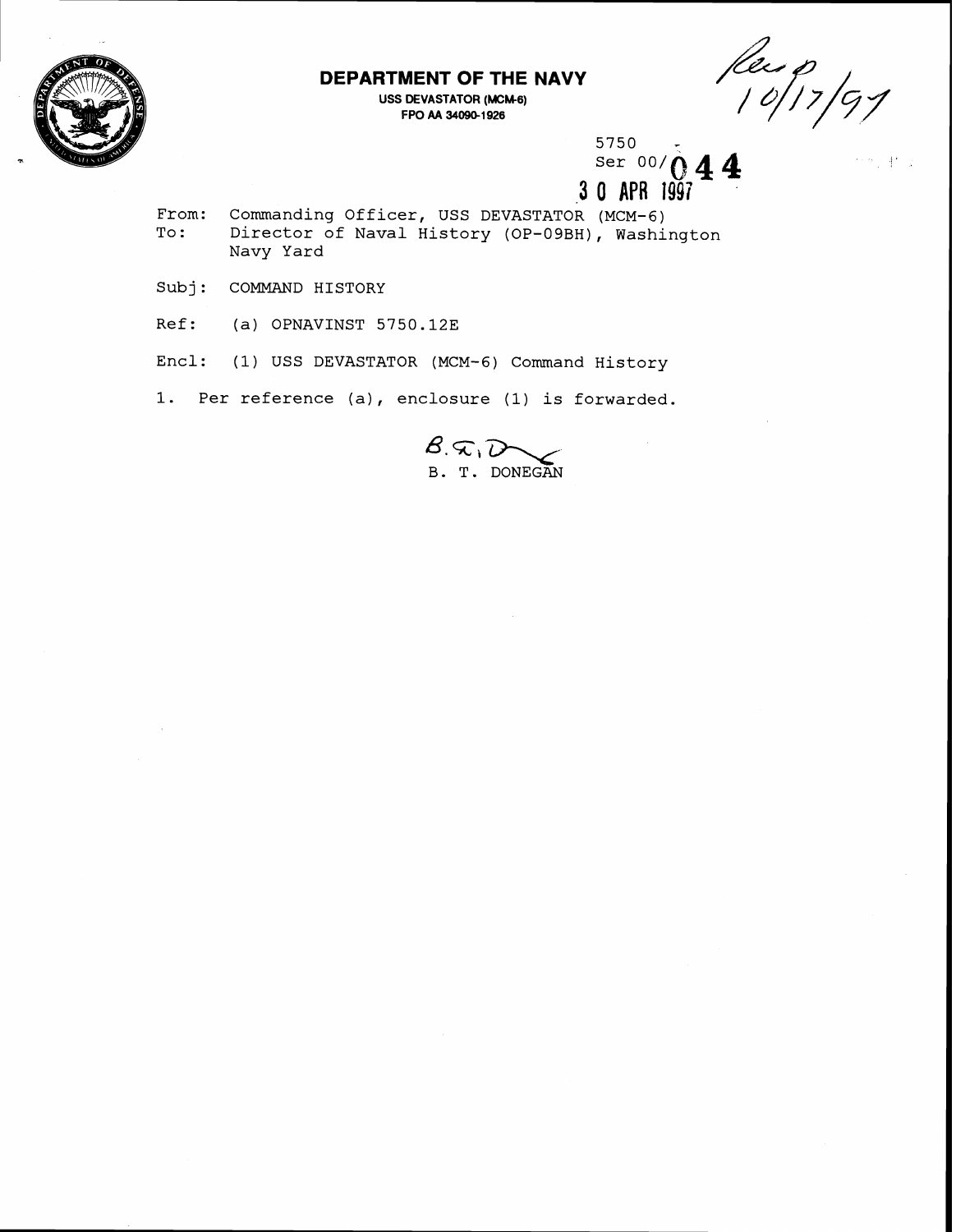## **USS DEVASTATOR (MCM 6) COMMAND HISTORY 1996**

Command Composition and Organization:

Mission: To conduct minehunting and minesweeping operations against moored and bottom mines of contact, magnetic, acoustic and combination influence varieties.

Immediate Senior In Command: Commander Mine Warfare Command

Name of Commanding Officer: LCDR T.T. Miller 01Jan96-040ct96 LCDR B.T. Donegan 040ct96-31Dec96

Permanent Duty Station: Ingleside, TX.

01JAN96-07JAN96 Inport Naval Station Ingleside, TX. Holiday standdown. 08JAN96-31JAN96 Inport Naval Station Ingleside, TX. IMA availability. 01FEB96-02FEB96 Inport Naval Station Ingleside, TX. Conducted Fast Cruise. 03FEB96-05FEB96 Inport Naval Station Ingleside, TX. 06FEB96-06FEB96 Underway Corpus Christi OPAREA. Local operations-Navigation Checkride conducted. Inport Naval Station Ingleside, TX. 07FEB96-07FEB96 08FEB96-11FEB96 Underway Gulf of Mexico OPAREA. Escorted USS PELICAN (MHC 53) to homeport. 12FEB96-15FEB96 Underway Corpus Christi OPAREA. CNO Special Project, conducted MP-3 DT-IIIC testing. 16FEB96-16FEB96 Inport Naval Station Ingleside, TX. Conducted COMNAVSAFECEN Safety Survey. Inport Naval Station Ingleside, TX. Preparation 17FEB96-29FEB96 for upcoming two month deployment. Ammunition onload conducted. 01MAR96-06MAR96 Underway enroute to Key West, FL. Inport Key West, FL. Remained inport due to 07MAR96-13MAR96 heavy weather. Underway enroute to Charleston, SC. 14MAR96-15MAR96 16MAR96-19MAR96 Inport Naval Weapons Station Charleston, SC. Commenced magnetic offload. Underway Charleston Degaussing Range. 20MAR96-20MAR96 Underway Charleston OPAREA. Commenced search for 21MAR96-24MAR96 downed Marine Corps F/A-18. 25MAR96-25MAR96 Inport Naval Weapons Station Charleston, SC. Refueled to continue F/A-18 search. Underway Charleston OPAREA. Continued search for 26MAR96-03APR96 downed Marine Corps F/A-18. 04APR96-04APR96 Underway enroute to Savannah, GA. Inport Savannah, GA for PVST. 05APR96-07APR96 Underway enroute to Charleston OPAREA. Conducted 08APR96-16APR96 Exercise MCMV WESTLANT. Proceeded enroute to FT. Lauderdale, FL.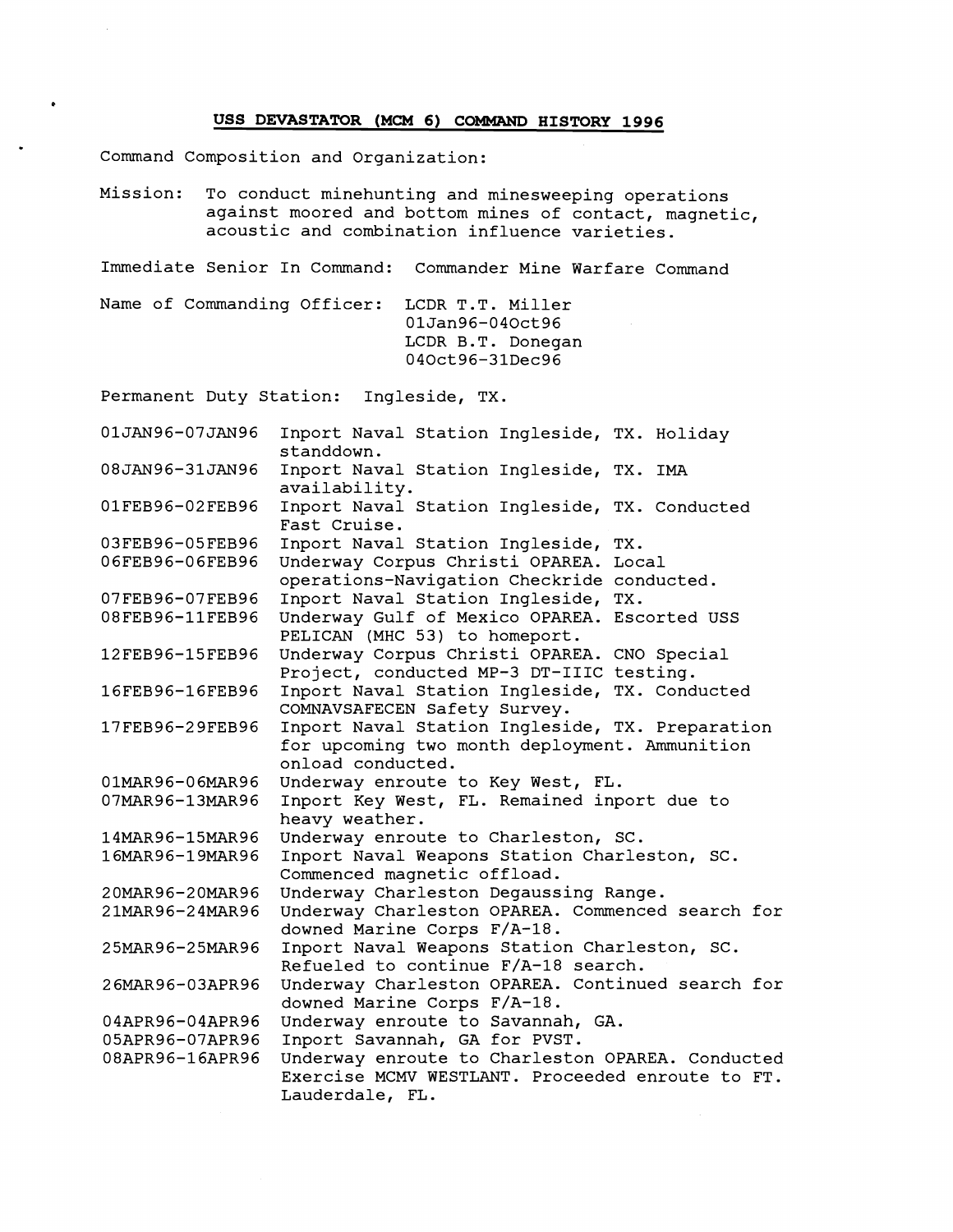17APR96-18APR96 Inport FT. Lauderdale, FL. 19APR96-20APR96 Underway FT. Lauderdale OPAREA. Conducted MCM signature testing. 21APR96-21APR96 Underway enroute to Key West, FL. Inport Key West, FL. Brief stop for refueling. 22APR96-22APR96 23APR96-26APR96 Underway enroute to Ingleside, TX. Transitted with USS HERON (MHC 52) . Inport Naval Station Ingleside, TX. Crew 27APR96-30APR96 commenced leave standdown. 01MAY96-05MAY96 Inport Naval Station Ingleside, TX. Making MRCI preparations. 06MAY96-09MAY96 Underway Corpus Christi OPAREA. LTT conducted. 10MAY96-12MAY96 Inport Naval Station Ingleside, TX. Underway Corpus Christi OPAREA. Continued LTT. 13MAY96-16MAY96 17MAY96-19MAY96 Inport Naval Station Ingleside, TX. Final MRCI preparations. 20MAY96-20MAY96 Inport Naval Station Ingleside, TX. Commenced MRCI inport phase. 21MAY96-23MAY96 Underway Corpus Christi OPAREA. Continued MRCI. 24MAY96-02JUN96 Inport Naval Station Ingleside, TX. 03JUN96-03JUN96 Underway Corpus Christi OPAREA. Dependent's Cruise. 04JUN96-27JUN96 Inport Naval Station Ingleside, TX. Conducted Diesel Engine Inspection. 28JUN96-31JUN96 Inport Naval Station Ingleside, TX. Finished PMA preparations. 01JUL96-02SEP96 Inport Peterson Builders Incorporated Shipyard, Ingleside, TX. PMA conducted. Underway to Naval Station Ingleside, TX. 03SEP96-03SEP96 Inport Naval Station Ingleside, TX. Final LOA 04SEP96-09SEP96 preparations. Inport Naval Station Ingleside, TX. CINCLANTFLT 10SEP96-12SEP96 PEB LOA conducted. 13SEP96-15SEP96 Inport Naval Station Ingleside, TX. 16SEP96-16SEP96 Inport Naval Station Ingleside, TX. Conducted Fast Cruise. Underway Corpus Christi OPAREA. Local area 17SEP96-19SEP96 training. Sea Trials conducted. 20SEP96-01OCT96 Inport Naval Station Ingleside, TX. CART II and Change of Command preparations. Underway Corpus Christi OPAREA. Sea Trials and 020CT96-020CT96 CO turnover. Inport Naval Station Ingleside, TX. 030CT96-030CT96 Inport Naval Station Ingleside, TX. LCDR B.T. 040CT96-040CT96 Donegan assumes Command of USS DEVASTATOR (MCM 6). Inport Naval Station Ingleside, TX. Final CART 050CT96-060CT96 I1 preparations. Inport Naval Station Ingleside, TX. CART I1 070CT96-110CT96 conducted. 120CT96-140CT96 Inport Naval Station Ingleside, TX.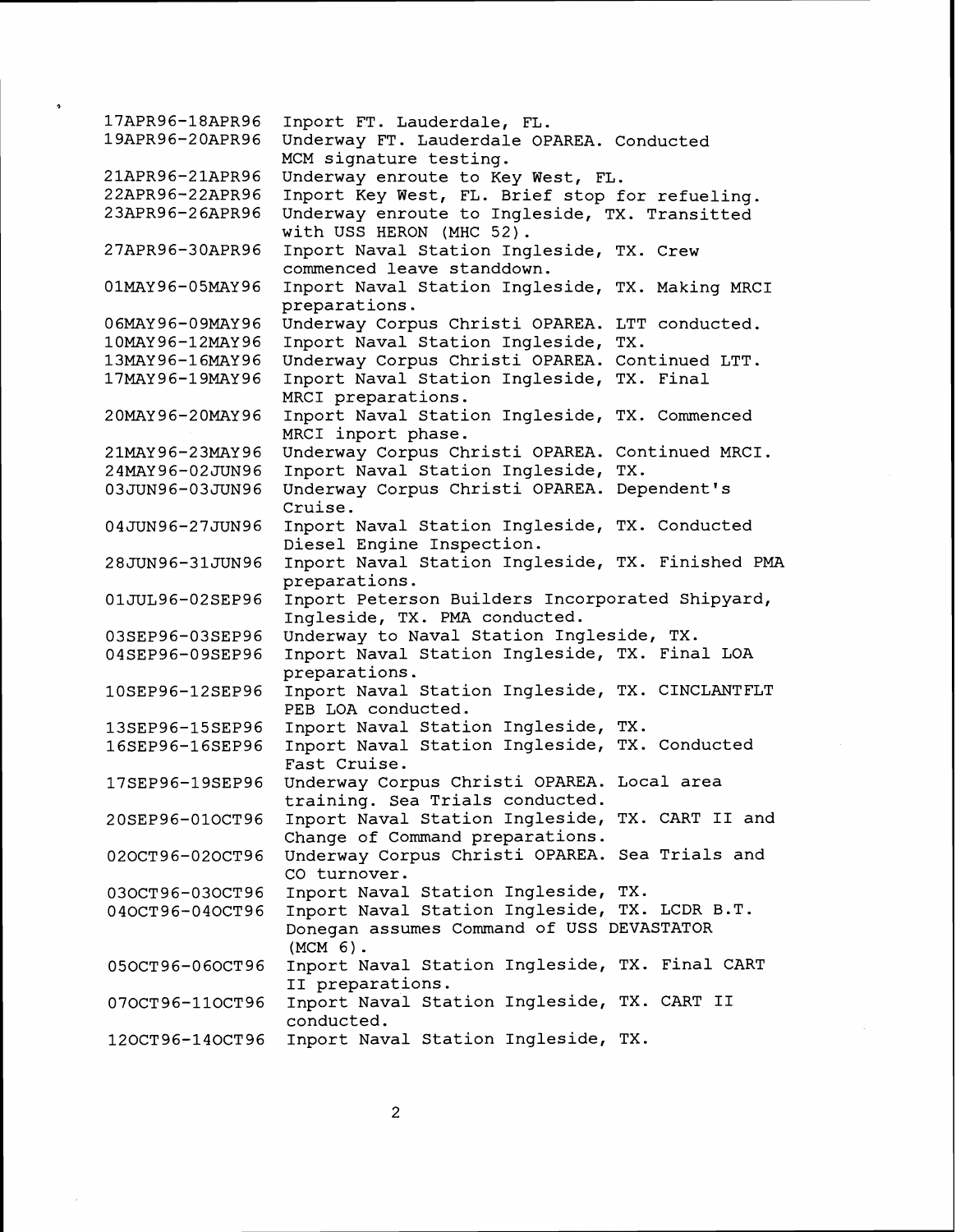| 150CT96-180CT96 | Underway Corpus Christi OPAREA. TSTA 1-MIW<br>conducted.                      |
|-----------------|-------------------------------------------------------------------------------|
| 190CT96-280CT96 | Inport Naval Station Ingleside, TX.                                           |
| 290CT96-300CT96 | Underway Corpus Christi OPAREA. TSTA 1-DASMN<br>conducted.                    |
| 310CT96-04NOV96 | Inport Naval Station Ingleside, TX.                                           |
| 05NOV96-08NOV96 | Underway Corpus Christi OPAREA. TSTA 1-ETG<br>conducted.                      |
| 09NOV96-11NOV96 | Inport Naval Station Ingleside, TX. Final LMA<br>preparations.                |
| 12NOV96-12NOV96 | Inport Naval Station Ingleside, TX. Ammunition<br>onload conducted.           |
| 12NOV96-15NOV96 | Inport Naval Station Ingleside, TX. LMA<br>conducted.                         |
| 16NOV96-18NOV96 | Inport Naval Station Ingleside, TX.                                           |
| 19NOV96-21NOV96 | Underway Corpus Christi OPAREA. TSTA 2-ETG<br>conducted.                      |
| 22NOV96-24NOV96 | Inport Naval Station Ingleside, TX.                                           |
| 25NOV96-25NOV96 | Inport Naval Station Ingleside, TX. TYCOMMEX<br>conducted.                    |
| 26NOV96-01DEC96 | Inport Naval Station Ingleside, TX.                                           |
| 02DEC96-02DEC96 | Underway Corpus Christi OPAREA. TSTA 2-ETG.                                   |
| 03DEC96-04DEC96 | Inport Naval Station Ingleside, TX.                                           |
| 05DEC96-05DEC96 | Underway Corpus Christi OPAREA. TSTA 2-ECERT<br>conducted.                    |
| 06DEC96-19DEC96 | Inport Naval Station Ingleside, TX. IMAV<br>conducted. Target CSRR conducted. |
| 20DEC96-31DEC96 | Inport Naval Station Ingleside, TX. Holiday<br>standdown, IMAV continued.     |

 $\label{eq:2.1} \mathcal{L}_{\text{max}} = \frac{1}{\sqrt{2\pi}}\sum_{i=1}^{N} \frac{1}{\sqrt{2\pi}}\sum_{i=1}^{N} \frac{1}{\sqrt{2\pi}}\sum_{i=1}^{N} \frac{1}{\sqrt{2\pi}}\sum_{i=1}^{N} \frac{1}{\sqrt{2\pi}}\sum_{i=1}^{N} \frac{1}{\sqrt{2\pi}}\sum_{i=1}^{N} \frac{1}{\sqrt{2\pi}}\sum_{i=1}^{N} \frac{1}{\sqrt{2\pi}}\sum_{i=1}^{N} \frac{1}{\sqrt{2\pi}}\sum_{i=1}^{N} \$ 

 $\ddot{\phantom{0}}$ 

 $\label{eq:2} \frac{1}{\sqrt{2}}\int_{0}^{\infty}\frac{1}{\sqrt{2\pi}}\left(\frac{1}{\sqrt{2}}\right)^{2}d\mu_{\rm{max}}^{2}d\mu_{\rm{max}}^{2}$ 

 $\sim$   $\sim$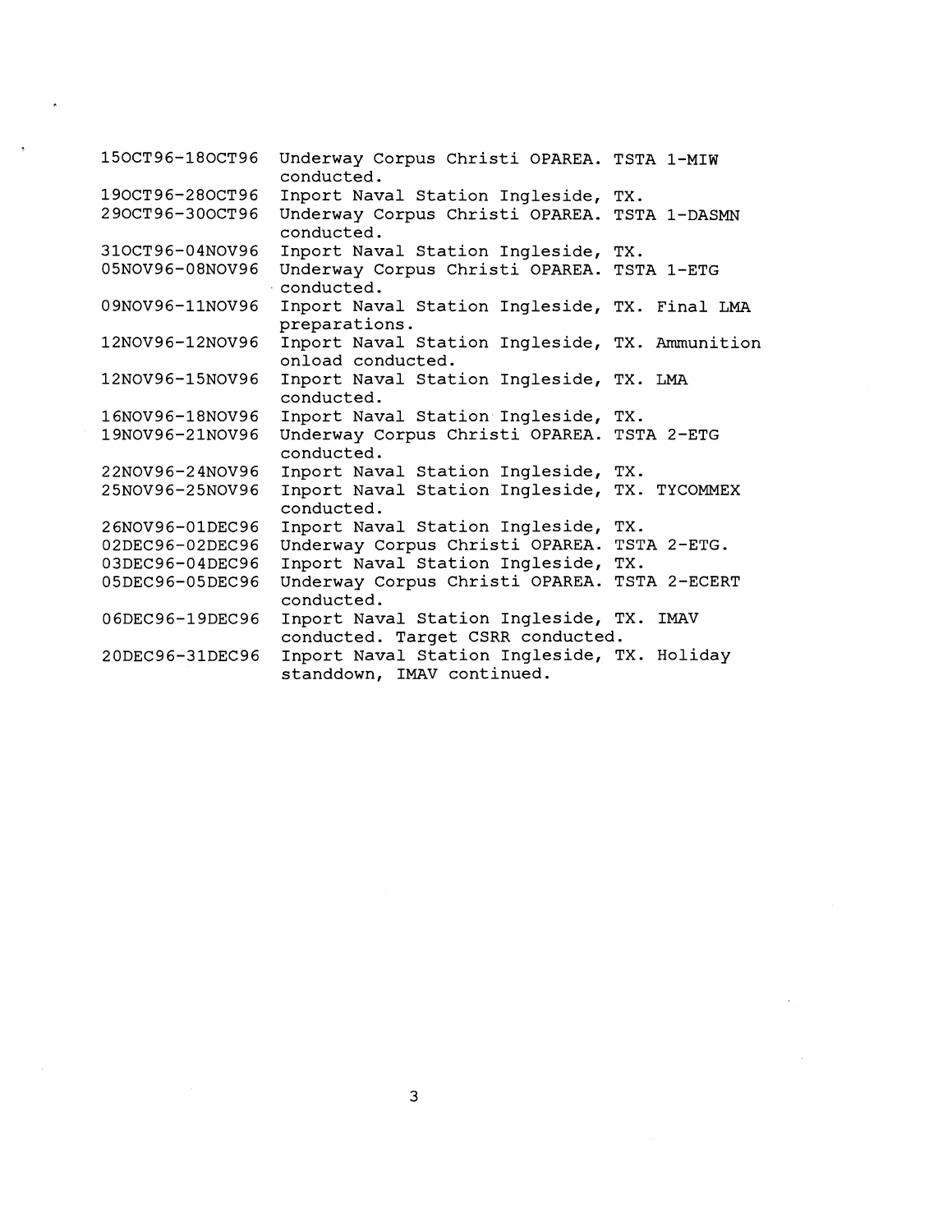## **NARRATIVE**

USS DEVASTATOR (MCM 6) began the new year returning from holiday leave and remaining inport, at Naval Station Ingleside, Texas, the entire month of January for an Intermediate Maintenance Availability (IMAV). DEVASTATOR started the month of February with a Fast Cruise on the lst, while making preparations for underway training to be held on the 6th and 8th. DEVASTATOR conducted a Navigation checkride on the 6th of February. On short notice DEVASTATOR was tasked to proceed into the Gulf of Mexico and locate USS PELICAN (MHC 53) who had sustained a class B fire in her engine room. Once PELICAN was located, DEVASTATOR and PELICAN returned to port on 11 February. DEVASTATOR then conducted a CNO special project in the Corpus Christi OPAREA from the 12th to the 15th, testing a prototype of the Mission Package 3 DT-IIIC. DEVASTATOR returned to port on the 15th and remained pierside the rest of the month. While inport, DEVASTATOR was busy with an a COMNAVSAFECEN Safety Survey on the 16th, ammunition onload on the 20th, a Quality Assurance (QA) audit on the 21st, a magnetic signature control inspection and offload on the 22nd, as well as a Command PRT and Engineering Assist visit on the 27th.

Despite returning from a 6 month deployment to Japan in August 1995, DEVASTATOR got underway on March 1st for a two month deployment to the East Coast. DEVASTATOR was to participate in Exercise MCMV WESTLANT. The first stop was Key West, Florida. DEVASTATOR expected to make a brief two day stopover, but heavy weather kept her inport an extra five days, until the 13th. The weather finally cleared and DEVASTATOR made her way to Charleston, to conduct minesweeping exercises and begin a magnetic offload at the Naval Weapons Station. On the morning of the 20th, DEVASTATOR got underway for the Magnetic Silencing Facility to run the Degaussing Range. After only two short runs, DEVASTATOR was satisfactory and returned to port to embark EOD and commence a magnetic onload. On the 21st of March, DEVASTATOR received immediate tasking to proceed to the Charleston OPAREA to look for a downed Marine Corps F/A-18 aircraft. Over the course of the next two weeks, DEVASTATOR spent countless hours searching for the downed aircraft using minehunting techniques with the SQQ-30 sonar, Mine Neutralization Vehicle, and side-scan sonar with EODMU 6 assist.

On the 5th of April DEVASTATOR made her way south to Savannah, Georgia for a scheduled port visit and remained in port until Easter Sunday, the 7th of April. That morning DEVASTATOR traveled north, back to the Charleston OPAREA. Together with the embarked EOD detachment, DEVASTATOR participated in Exercise MCMV WESTLANT. The exercise lasted until 13 April, encompassing numerous minehunting operations. DEVASTATOR pulled into Morehead City, N.C. to refuel and debark the EOD detachment on 13 April, then proceed south to FT. Lauderdale, Florida to join up with civilian counterparts in MCM signature testing on 19 and 20 April. With only a brief stop for fuel in Key West, Florida, DEVASTATOR departed on her way back home to Ingleside, Texas on 21 April. DEVASTATOR pulled inport Naval Station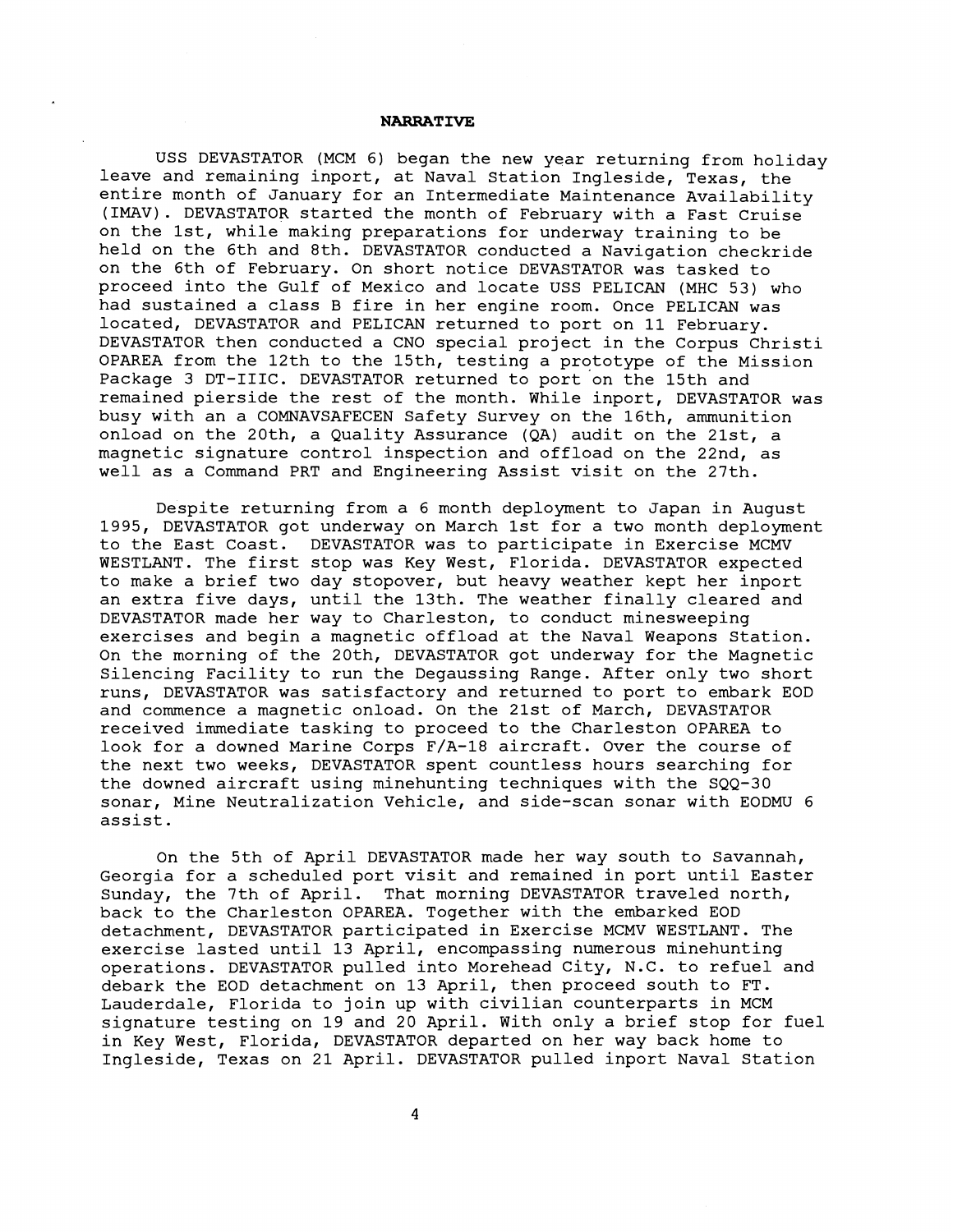Ingleside, Texas on 26 April and received a much awaited welcome from friends and family. With an eye on the busy schedule to follow, the crew was rewarded with a standdown period for the remainder of the month. As May arrived, all focus for DEVASTATOR and crew As May arrived, all focus for DEVASTATOR and crew soon shifted to the upcoming Mine Readiness Certification Inspection (MRCI). DEVASTATOR remained inport the first week of May making material preparations, but found herself underway the following two weeks for LTT training. MRCI commenced on 20 May and finished sooner than expected on the 23rd, by demonstrating superior capability in both minehunt and minesweep operations. During the inspection, DEVASTATOR proved herself once again by becoming the first MCM to successfully complete both moored and influence minesweeps in one day. Immediately following MRCI, the crew was rewarded for their hard work with a five day standdown.

DEVASTATOR only saw one underway day in the month of June, with a Dependent's Cruise on the 3rd. The remainder of the month was spent preparing for the upcoming 10 week Phased Maintenance Availability (PMA), while attempting to finish a Diesel Engine Inspection. On the first of July, DEVASTATOR started her PMA at Peterson Builders Incorporated (PBI) shipyard. For the next two months, the PMA proved to be a very hectic time for DEVASTATOR, with an early morning fire drill daily and continual around the clock work by both crew and shipyard workers. DEVASTATOR also saw many assist visits and inspections during the PMA, such as an Engineering Assist informal visit on 8 July; a CCC assessment on 16 July; an IH inspection on 22 July; a SISCAL visit on 23 July; an ADP assist visit on 5 August; a CRAT inspection on 28 August; and a NATO Secret Control Inspection on 30 August. It was a busy time to say the least. The Crew spent a majority of July and August battling the southeast Texas summer heat, working and sleeping in the PBI trailers when habitability could not be maintained onboard due to work on DEVASTATOR'S electrical systems.

Despite the many jobs and ship alterations to be accomplished during the availability, DEVASTATOR quickly saw herself reassembled and satisfactorily op-tested in time to move back to Naval Station Ingleside on the 3rd of September. Once pierside, DEVASTATOR had only one week to prepare for her Light-Off Assessment (LOA). On the morning of the loth, CINCLANTFLT PEB arrived onboard to conduct the LOA. After three long days demonstrating sufficient knowledge and capability in the engineering plant, DEVASTATOR passed the first of many hurdles to come in her difficult notional schedule. In the remaining days of September, DEVASTATOR saw two weeks dedicated solely to Fast Cruise inport training, with three days underway in the local OPAREA conducting at-sea General Quarters and firefighting training. With both CART I1 and a change of Command approaching, DEVASTATOR put in many work hours preparing for a smooth Commanding Officer turnover that would immediately precede a successful CART I1 inspection.

On the second of October, DEVASTATOR got underway to conduct Sea Trials and Commanding Officer turnover. Only two days later on 4 October, a change of Command ceremony was held at Naval Station